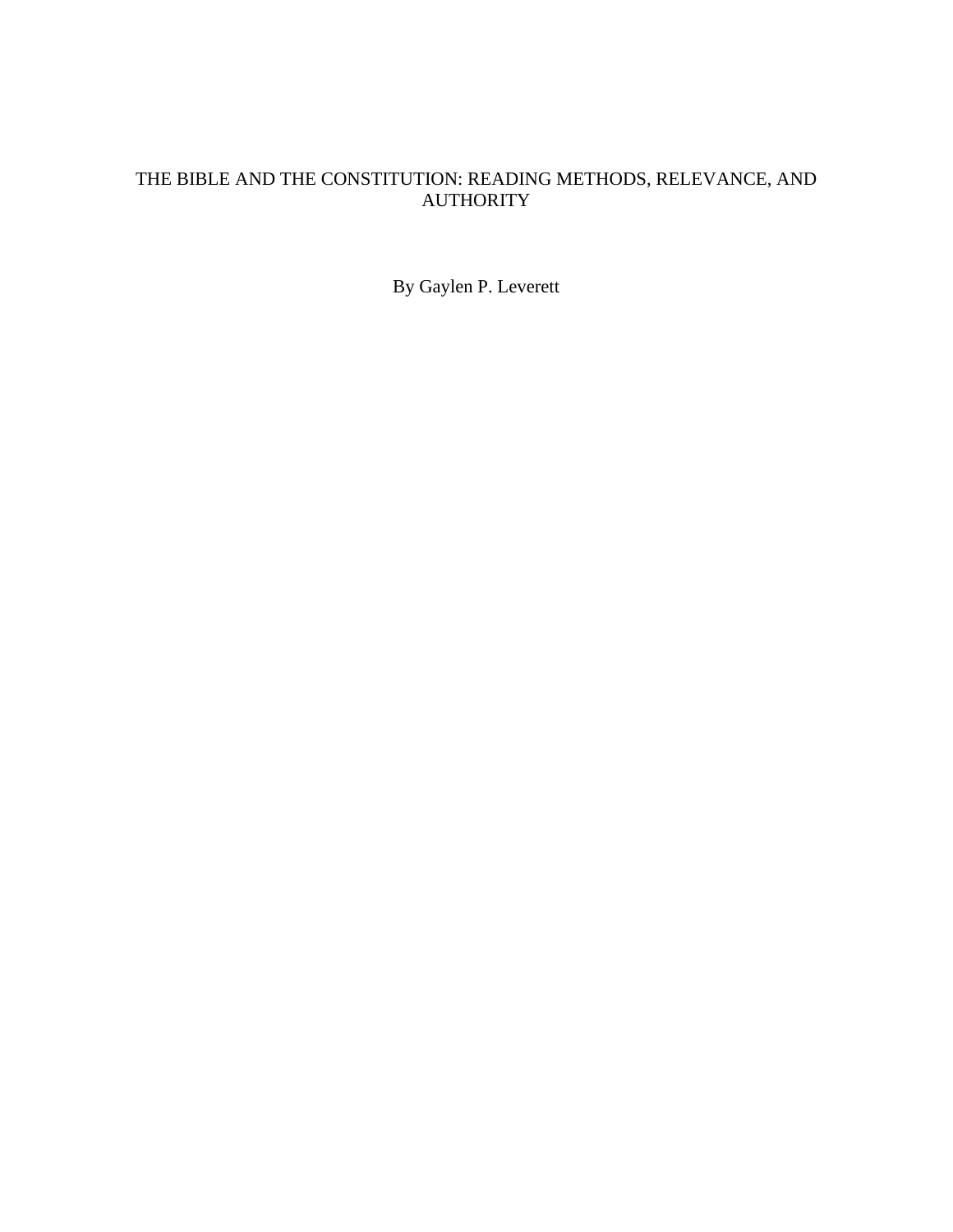Dr. Gaylen Leverett has been teaching practical ethics, Bible, and theology at Liberty University since 1984. He began pursuing an interest in political theory at Liberty University with his Masters Thesis on the theological content of Thomas Jefferson's Declaration of Independence. He holds two masters degrees from Liberty University: a Master of Arts in Christian thought with a concentration in theology, and the Master of Divinity degree. He also holds a Master of Arts from the University of Virginia in Jewish and Christian Antiquities. His Ph.D. in biblical studies is from Southeastern Baptist Theological Seminary. He has been married to Linda for 42 years. They have been blessed with a son and a daughter and seven grandchildren. For twenty years, Dr. Leverett has served as a senior adult Sunday School teacher at Forest Baptist Church. Each fall, Dr. Leverett teaches a course at Liberty on Theology and Politics.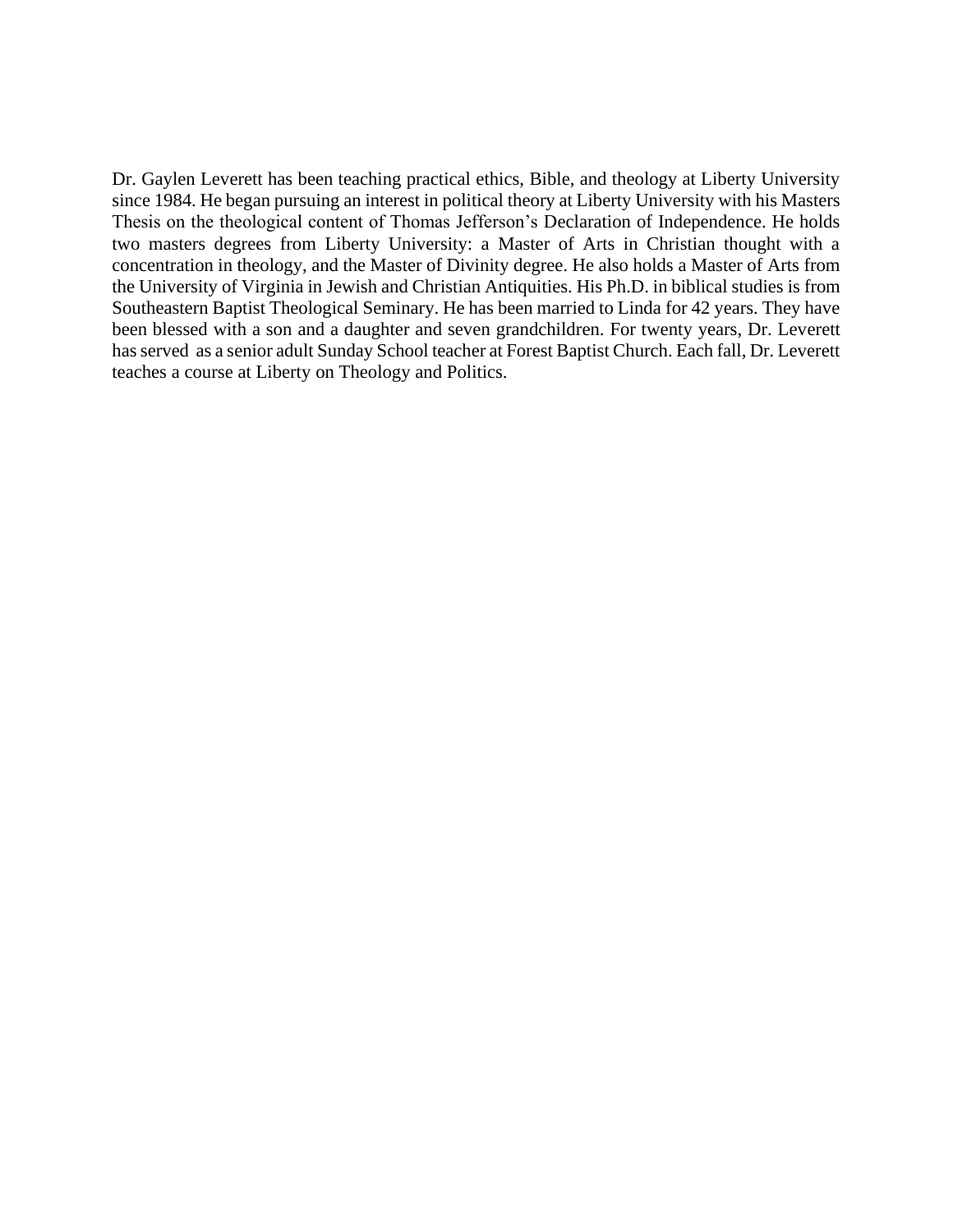## The Bible and the Constitution: Reading Methods, Relevance, and Authority by Gaylen P. Leverett, PhD

#### **Introduction**

Politics and religion have united and/or divided people groups for as long as records have been kept. Currently most of the divisiveness tormenting America's potential for harmony is in these two fields. The debates have many fronts and factions. This paper is an attempt to bring some clarity to the debate between religious conservatives and progressives over how the Constitution should be read. Conservatives are so named because they wish to preserve older interpretations which they believe best represent the original decisions – decisions conservatives for the most part still endorse. Progressives, on the other hand, argue that our new times require new measures. Moderate Progressives want to keep the old values, but argue for new policies to apply those values to modern times. Radical Progressives want to replace even the old values with something more up to date. Conservatives use history to discover the intention of the "framers" which they believe is best seen in how the framers of those values applied the law in their own times. Moderate Progressives follow a more complicated hermeneutic which argues that the true values underlying the framer's decisions – when properly understood – must lead us now to different policies and practices. The radical Progressives are willing to start over with a new set of values.

Not all conservatives are part of the "Religious Right," but many are. Not all Progressives hold a strictly "secular" perspective on politics, but many do. In the debates between the religious conservatives and the progressive secularists unwarranted accusations surface from time to time. Secularists may look upon their religiously motivated opponents as unsophisticated rubes whose Constitutional literalism arises from the same mental shortcomings that lead them to read the Bible literally. The religious supporters of Constitutional "originalism" on the other hand may accuse the secular Progressives of clandestinely abandoning any fidelity to the Constitution as they replace its every line with "interpretations" which they know contradict the original intentions of the founders of our national government.

In reality, interpretive naiveté is not required for Constitutional originalists. Religious Conservatives often interpret the Bible with the same kind of subtlety they condemn when they see Progressives use it on the Constitution. Nor are all Progressives pledged to overturn the Constitution through clever "interpretations." Some Progressives even argue that the "framers" intended the Constitution to be interpreted progressively. A comparison of the ways both the Bible and the Constitution are interpreted by people on both sides of this fence should demonstrate that ignorant simplicity is not essential to Conservatism nor is a commitment to subvert the Constitution required to be a Progressive.

The Bible and the Constitution share many similarities. Understanding the various methods used for interpreting one can clarify the methods used for interpreting the other. The Constitution and the Bible are alike in at least five ways. They are both seen as **authoritative.** They are both old –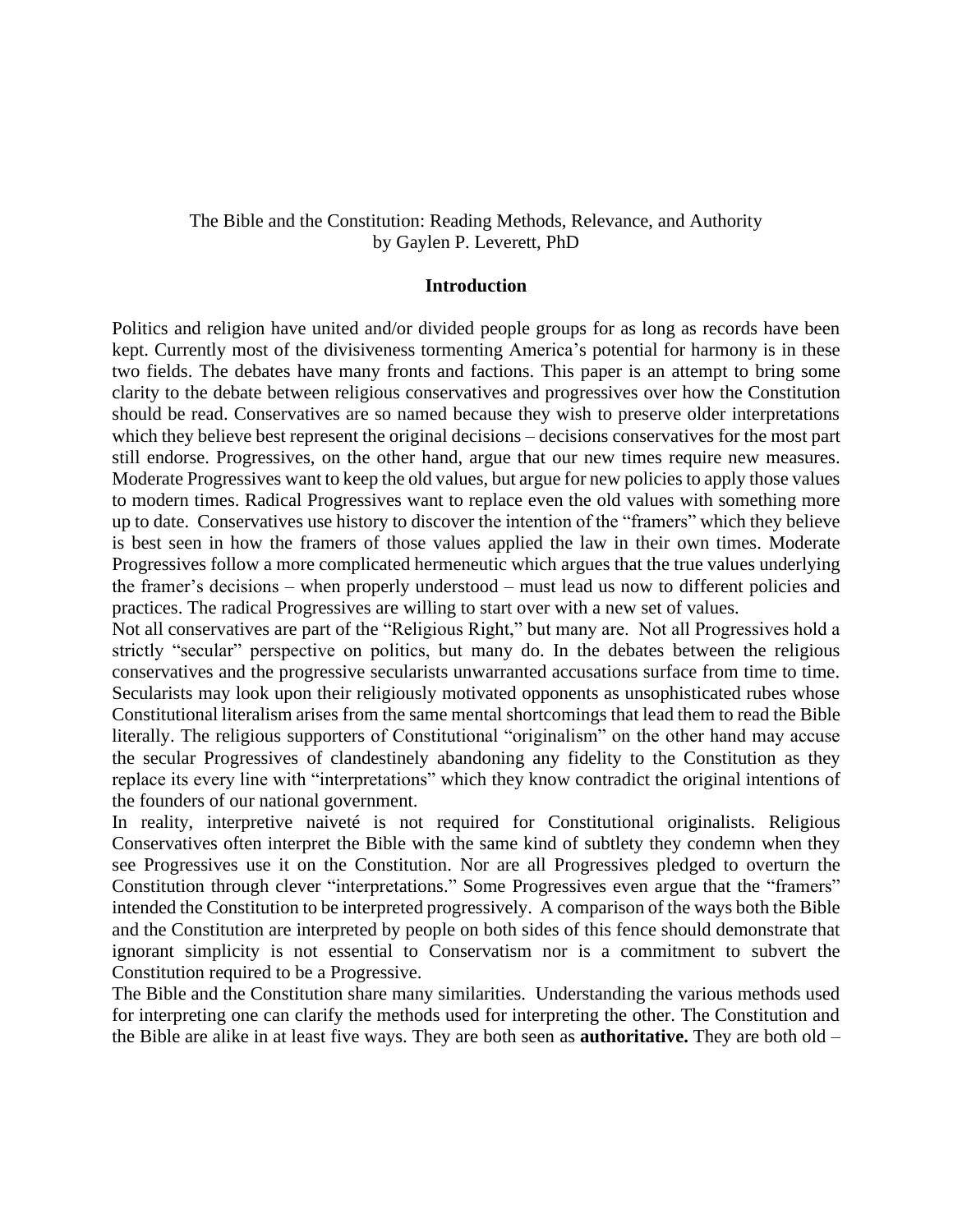and may appear **archaic** today. Both documents were **accumulated** over time. The newer content necessarily invites new interpretations of the older portions. The Bible and Constitution each have what may be called **authorial complexity**. They each are composed of texts written at different times by different authors – and yet each is interpreted as a unified document. This leads to the fifth similarity. The reading communities of each document have **assimilated doctrines** from these documents which are now used as standards for answering new questions of application as they arise. Legal theorists and politicians who make constitutional arguments for law or policy often use the same kind of interpretive methods which have developed over centuries among Bible scholars and Christian ministers. The disagreements over Constitutional interpretations between the religious Conservatives and secular Progressives should not therefore be blamed on any inability of Bible believing people to follow the complex hermeneutics of the enlightened left. History demonstrates that Bible believing Conservatives are quite capable of complex hermeneutics. A clearer distinction between the two schools of thought has to do with their distinct definitions for the concepts of moral truth and political authority.

#### **How the Bible and Constitution Are Similar**

Both the Bible and the Constitution Are Accepted as Authoritative

The Bible's authority is easy to document for conservative Christians. There is ample historical evidence that Jesus accepted the everlasting validity of the Jewish Scriptures (the Old Testament, Matt 5:18), that he claimed a similar authority for his own words (Matt 24:35) and that he promised his most immediate followers the guidance of the Holy Spirit to lead them into further truth (John 16:12-13). This promise gives Jesus' sanction to the balance of the New Testament which Jesus' followers wrote. The Statement of Faith and Message of the Southern Baptists says that the Bible is "the supreme standard by which all human conduct, creeds, and religious opinions should be tried." This view of the Bible's authority is at least consistent with the official position of most Protestant denominations.

The political authority of the Constitution for Americans is also easy to document. Article 6 of the Constitution states that the Constitution is "the supreme Law of the Land" and that the "Judges in every State shall be bound thereby…."<sup>1</sup> Article 2 Section 1 binds each new president under an oath

 $<sup>1</sup>$  The fuller wording of this part of Article 6 of the Constitution reads, "This Constitution,</sup> and the Laws of the United States which shall be made in Pursuance thereof; and all Treaties made, or which shall be made, under the Authority of the United States, shall be the supreme Law of the Land; and the Judges in every State shall be bound thereby, any Thing in the Constitution or Laws of any State to the Contrary notwithstanding."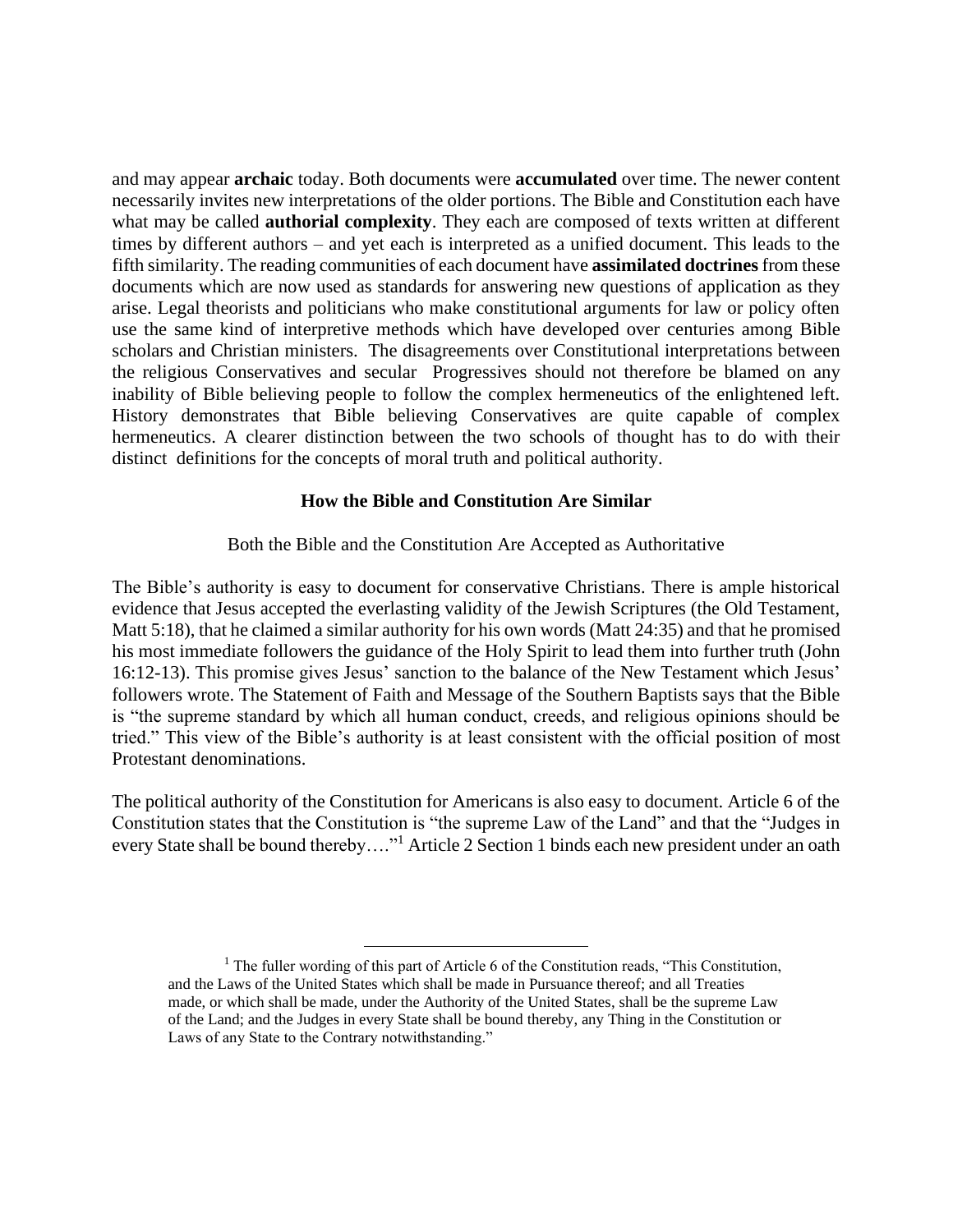to "preserve, protect, and defend" the Constitution.<sup>2</sup> Legislators, judges, and military personnel must swear similar oaths.

This recognition of the authority of the Bible and the Constitution, however, has produced neither unity in doctrine for Christians nor unity in politics for Americans. Interpretive disagreements persist.

## Both the Bible and the Constitution Are Archaic in Wording and Theme

Sometimes interpretive differences arise because of the age of these documents. The Constitution is not nearly as ancient as the Bible, but sections of it, like the Bible were written so long ago that its words, themes, and the moral/legal/cultural context of its original phrases are currently unfamiliar – even to those who must enact its mandates and adjudicate its values. Take the currently debated Second Amendment as an example,

A well regulated militia, being necessary to the security of a free state, the right of the people to keep and bear arms, shall not be infringed.

All of these words are in regular use today, but the meanings originally intended by these words is a matter of dispute. People today argue over what a "well regulated militia" was or should be today, and whether people who don't belong to one should have an equal private "right" to bear arms. People also argue over whether the freedom to "bear arms" available in 1789 (muskets, blades, pikes, and clubs), should incorporate modern freedoms to carry automatic rifles, bazookas, shoulder mounted anti-aricraft rocket launchers, or even suitcase bombs with chemical weapons. Does the Constitution give an absolute right to bear arms today, or should the right be limited to the original purpose in 1789 which promoted the right to bear arms in the first place? Even though the  $2<sup>nd</sup>$  Amendment clearly states its purpose as "the security of a free state" interpreters still debate the relevance of the original policy then used to achieve that end  $-$  a "well regulated militia." Today, the definitions for both "arms" and "milita" have changed due to technological and political/military developments. Whose definitions should we use for these now ambiguous terms and how should law be faithful to this Amendment?

Both the Bible and the Constitution Are Accumulated Texts

We also have the challenge of reconciling the most recently added texts in the Bible and in the Constitution with what was written earlier. For example, should Bible readers recognize a current and national legitimacy of God's bibical promises for the Jewish people (as some Zionists do)? Or, should the earlier biblical promises to Abraham's descendants only be allegorically reapplied as completely fulfilled in Abraham's spiritual seed (as some non-Zionist Christian theologians suggest)? Difficulty over deciding how the new texts in the Bible should affect our reading of the

<sup>&</sup>lt;sup>2</sup> "I do solemnly swear (or affirm) that I will faithfully execute the office of President of the United States, and will to the best of my ability, preserve, protect, and defend the Constitution of the United States."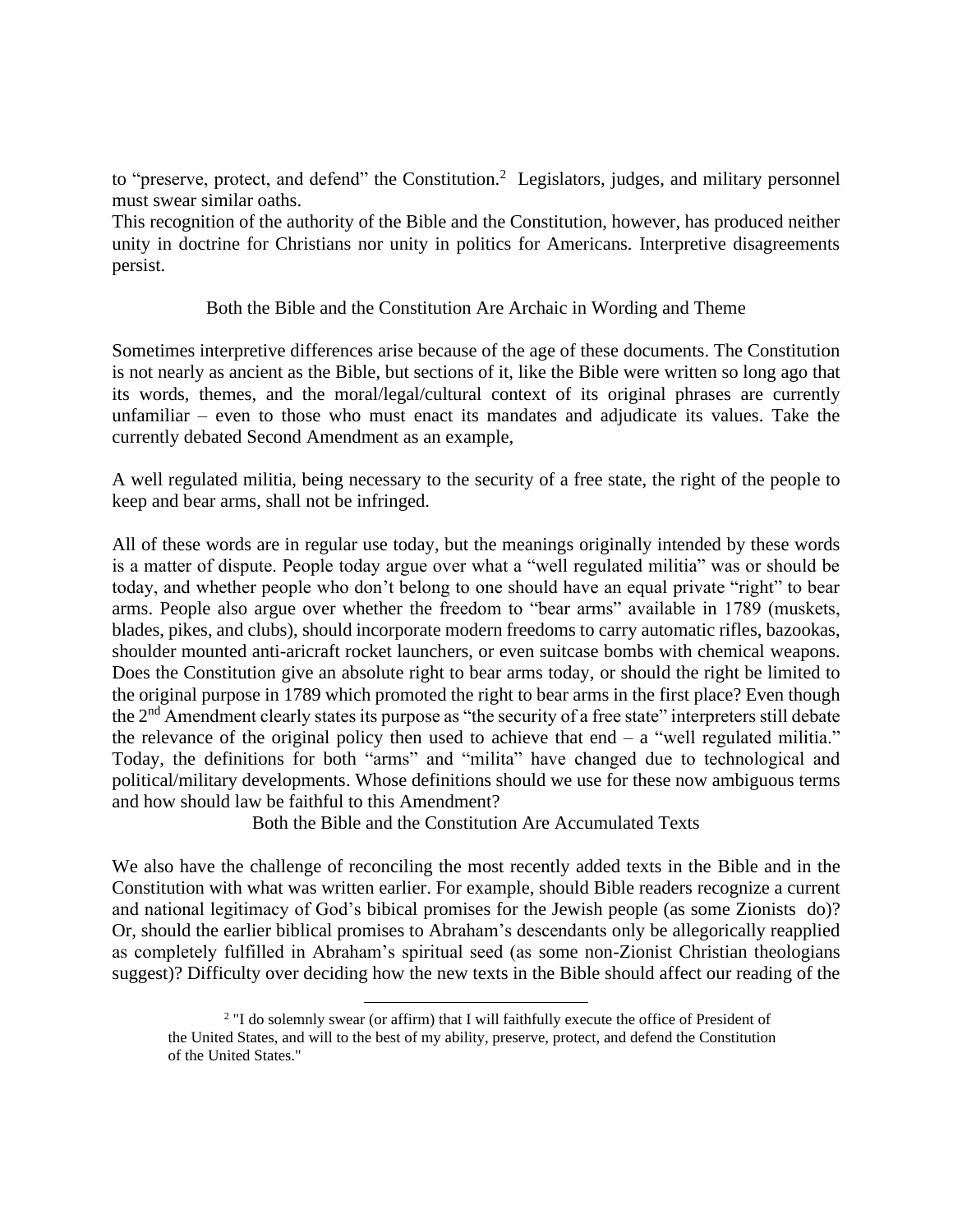older texts is simply an unavoidable complication in the process of reading the Bible's accumulated text as a whole.

Perhaps the clearest parallel in Constitutional interpretation is the affect of the 14<sup>th</sup> Amendment of 1868 on modern readings of the Bill of Rights – the first ten Amendments written nearly 80 years earlier. Legal historians mostly agree that the 14<sup>th</sup> Amendment was written largely to guarantee to former slaves the same protections under federal and state law that all other citizens enjoy. This is why the 14<sup>th</sup> Amendment was so important in the efforts to abolish racial segregation and other "Jim Crow" laws. Observe Section 1 of the 14<sup>th</sup> Amendment:

Section. 1. All persons born or naturalized in the United States and subject to the jurisdiction thereof, are citizens of the United States and of the State wherein they reside. No State shall make or enforce any law which shall abridge the **privileges or immunities of citizens of the United States**; nor shall any State deprive any person of life, liberty, or property, without due process of law; nor deny to any person within its jurisdiction the **equal protection of the laws**. [boldface added]

The words given in boldface here have led some judges to reinterpret portions of the Bill of Rights. Arguments seem to be concentrated on the question of how to distill the "rights of citizens" believed to be assumed by the Bill of Rights from the "rights of the state governments" which the Bill of Rights was more directly written to establish. Because the  $14<sup>th</sup>$  Amendment mentions "the privileges or immunities of citizens of the United States" and guarantees to them "equal protection of the laws" a trend developed within the judicial branch of government that began to emphasize the *federal* citizenship of Americans as opposed to their *state* citizenship. After the 14th Amendment, the Bill of Rights began to be seen less as a shield for state governments against the federal government and more as a shield for private individuals against attacks against their personal rights by both state and federal governments. This is most dramatically illustrated by evolution in the interpretation of the  $1<sup>st</sup>$  Amendment. Originally, the  $1<sup>st</sup>$  Amendment was written to allow states to govern religion to a degree that the federal government was forbidden to do. The opening word of the 1<sup>st</sup> Amendment specifies the federal "Congress" as the legal body bound by its prohibitions,

**Congress** shall make no law respecting an establishment of religion, or prohibiting the free exercise thereof....<sup>3</sup> [boldface added]

<sup>&</sup>lt;sup>3</sup> The full wording of the 1<sup>st</sup> Amendment is, "Congress shall make no law respecting an establishment of religion, or prohibiting the free exercise thereof; or abridging the freedom of speech, or of the press; or the right of the people peaceably to assemble, and to petition the government for a redress of grievances."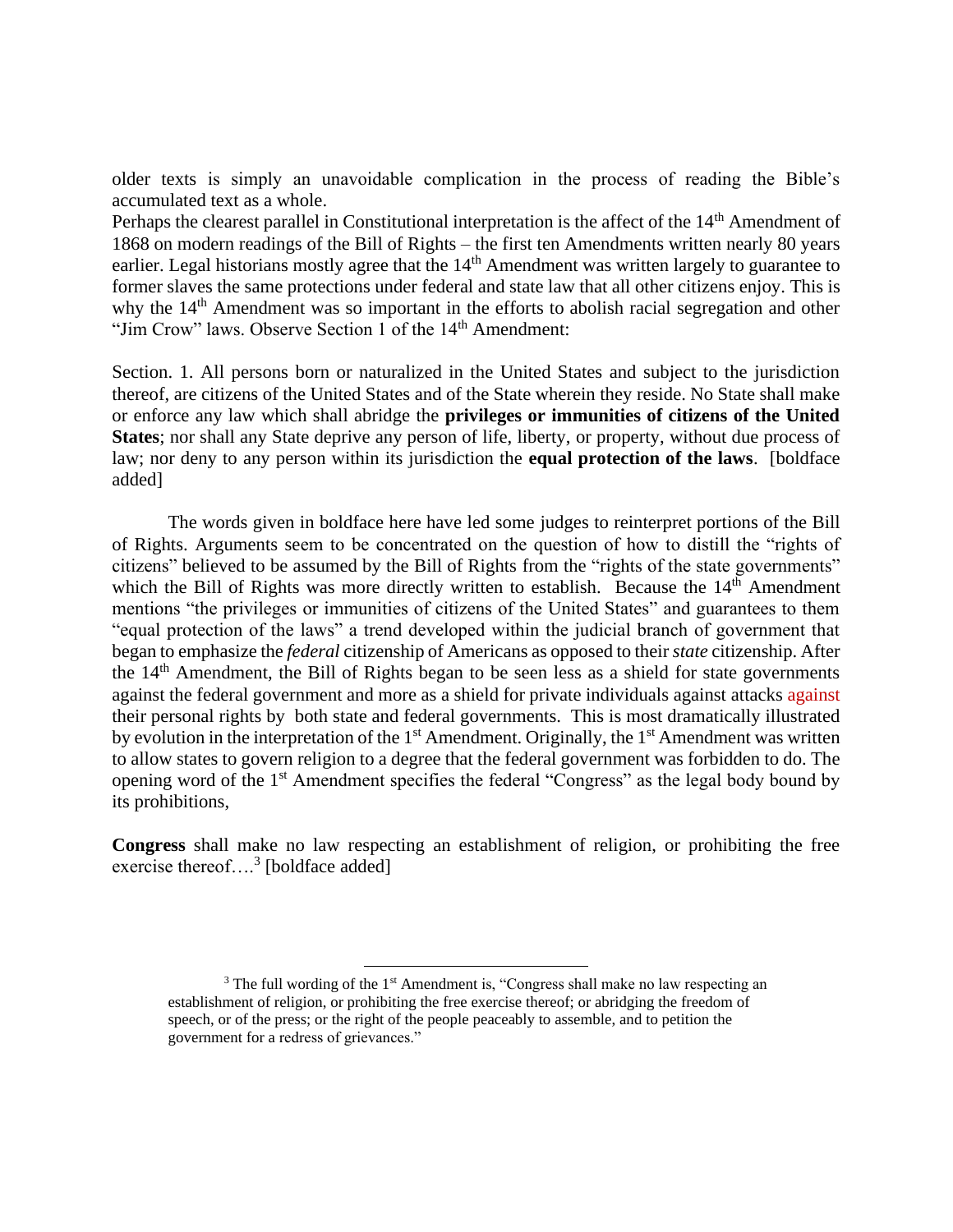When this amendment was adopted, many states still granted privileges to their citizens based on their religion.<sup>4</sup> The 1<sup>st</sup> Amendment was not a threat to this practice inasmuch as it only prohibited the federal government from regulating religion. However, with the  $14<sup>th</sup>$  Amendment, the concept of the personally applied "privileges and immunities" of United States "citizens" began to grow. Attorneys and judges looked behind the "Bill of Rights" and discerned private rights for citizens which the original authors may have longed for but did not really enact with the Bill of Rights. In this way, the  $1<sup>st</sup>$  Amendment began to be used in a novel way – to free any American citizen from religious regulation by the states. This new interpretation has now erected such a wall between religion and all government, that religious artwork has been forcibly removed from state government buildings and state schools have been forbidden to open the school day with a brief prayer.<sup>5</sup>

By a similar reinterpreting, a far reaching "right to privacy" has been distilled from the Bill of Rights. This "right" has become the basis for legalizing abortion on demand and same-sex marriage. According to this argument the "right to privacy" which excludes governmental powers over certain personal matters is implied by the rights which the Bill of Rights mentions or presupposes. These rights include freedom of religion (1<sup>st</sup> Amendment), the right to refuse one's home to house soldiers  $(3<sup>rd</sup>$  Amendment), the right against unreasonable searches  $(4<sup>th</sup>$ Amendment), the right to withhold personal information which may incriminate oneself  $(5<sup>th</sup>$ Amendment), and all the "other rights" mentioned but not specified in the 9<sup>th</sup> Amendment. In 1965, Justice William O. Douglas' officially reviewed the Supreme Court's decisions which recognized these rights and concluded,

"The foregoing cases suggest that specific guarantees in the Bill of Rights have **penumbras**, formed by **emanations** from those guarantees that help give them life and substance.<sup>76</sup> [boldface added]

Justice O'Douglas could have used clearer metaphors for his point than "penumbras" and "emanations." Penumbras are the ill-defined edges of shadows caused in eclipses. Emanations are

6 Justice William O. Doublas in Griswald v Connecticut (1965).

<sup>&</sup>lt;sup>4</sup> In 1789, eleven states banned non-Christians from public office. Four banned Catholics from public office. Three states supported established churches with taxes into the next century. New Hampshire, Connecticut, and Massachusetts stopped this practice in 1817, 1818, and 1833 respectively. Thomas C. Berg, *The State and Religion in a Nutshell*, 2<sup>nd</sup> ed. (St. Paul: Thomson/West, 2004). Maryland refused to allow atheists to serve as notaries republic until the Supreme Court ruled against the practice in Torcaso v Watkins (1961).

<sup>&</sup>lt;sup>5</sup> Engel v. Vitale 370 U.S. 421 (1962). In fact, schools have been forbidden to establish even a moment of silence "for meditation or voluntary prayer" if it appears that the schools are promoting prayer as an option. Wallace v. Jaffree 472 U.S. 38, 40 (1985).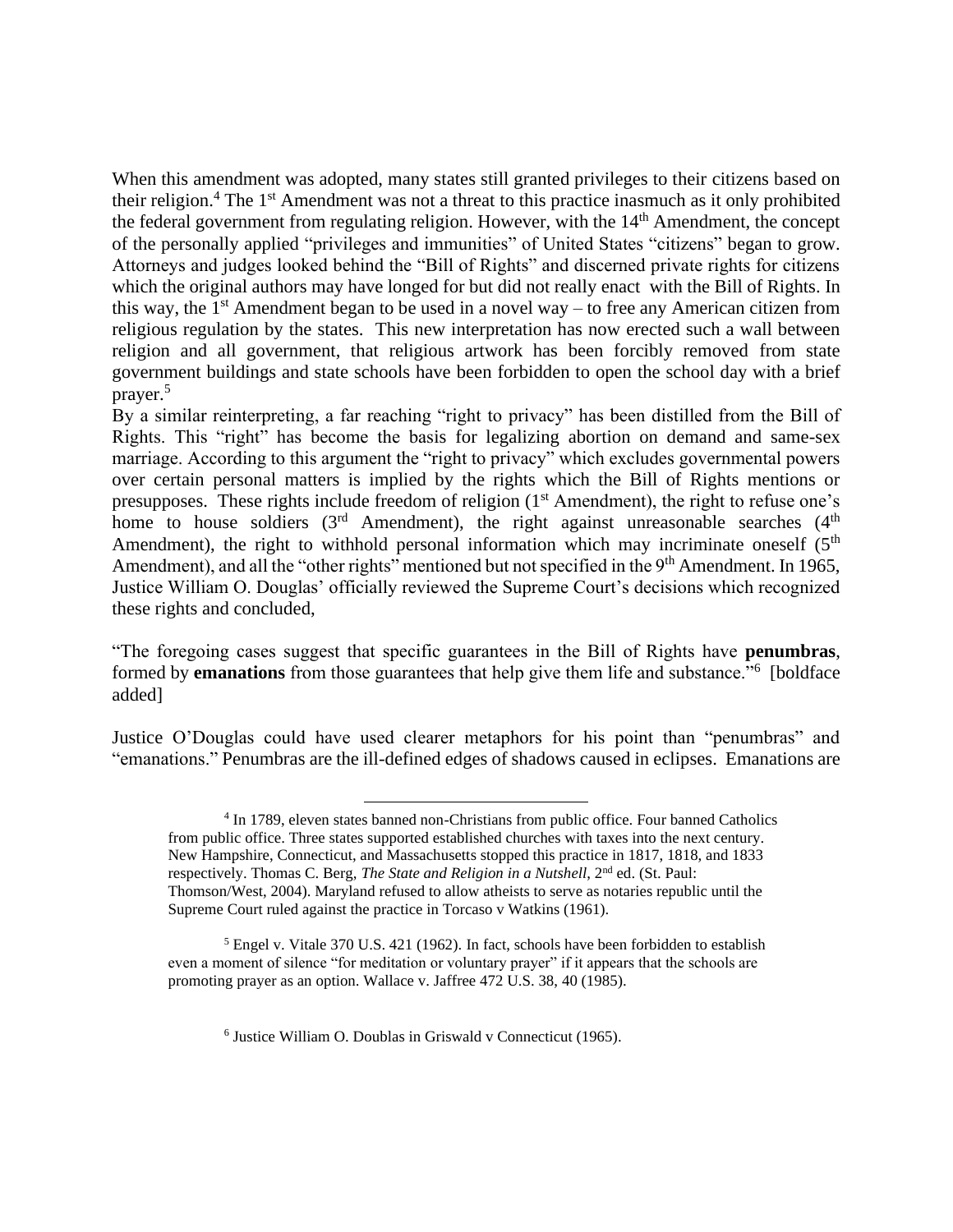the gases emitted from a radioactive substance. What O'Douglas was saying was this, "Supreme Court decisions have recognized that the private rights presupposed by the Bill of Rights have illdefined parameters (or "penumbras") because these rights imply (or emanate) further rights than what they specifically mention." The current debate over the "right to privacy" is a debate over whether this "right" is necessary for the protection of the more explicitly listed rights and over how far the "right to privacy" excludes all government's jurisdiction in personal matters. Originalists tend to recognize only the rights specifically mentioned in the Constitution, while Progressives frequently discern other rights emanating from the Bill of Rights which they can incorporate into the 14<sup>th</sup> Amendment's "rights and privileges."

Few legislators who voted for the  $14<sup>th</sup>$  Amendment in 1868 could have guessed that this amendment written to grant equal rights to all those born in America would be used one day to take away the right to be born in America by removing from government's jurisdiction the broad protection of human fetal life. Progressives should understand the alarm which Conservatives feel on this point even if Progressives still think government has no right to tell mothers what to do with their unborn babies' bodies.

## Both the Bible and the Constitution Have Authorial Complexity

A third challenge has to do with the complex authorship of the Bible and the Constitution. Even if both Conservatives and Progressives could agree that the intention of the authors should be the norm for all interpretations, we would still be left with the burden to identify the relevant authors and their intentions for any one passage we wished to interpret. Both the Bible and the Constitution are the products of many authors. The Bible has dozens of authors. The congressionally produced Constitution has literally hundreds, even thousands.

Conservatives who believe that God inspired the Bible believe that God is the unifying Author Whose ultimate intention for any one biblical passage can be assumed to be consistent with every other passage of the Bible, even though God used many independent human authors to communicate the passages. This is a major presupposition of systematic biblical theology. The Bible's parts are read as consistent with the whole and vice versa. Still, theologians disagree over how to factor in the limited perspectives of the many human authors in the light of the absolute perspective of the divine Author which is expressed through the whole.<sup>7</sup>

Interpretaters of the Constitution must also face the challenge of its complex authorship. Since the Constitution has no broadly recognized claim to divine inspiration its interpreters must seek some

<sup>7</sup> For example, "dispensationalists," read the earth bound national promises to Israel as still relevant especially in the absence of other texts which explicitly nullify those promises. This affects their expectations for the literally fulfillment of biblical promises to the nation of Israel. Others, like the "covenant theologians," believe that the use of Israel's promises as emblems/types/allegories for better ones given to the international Christian church is a sufficient recognition of their current relevance. There is now no need to expect God to keep those promises to the nationally defined Jews because God is going to give better ones to His people which now is a much larger group than the Jews alone.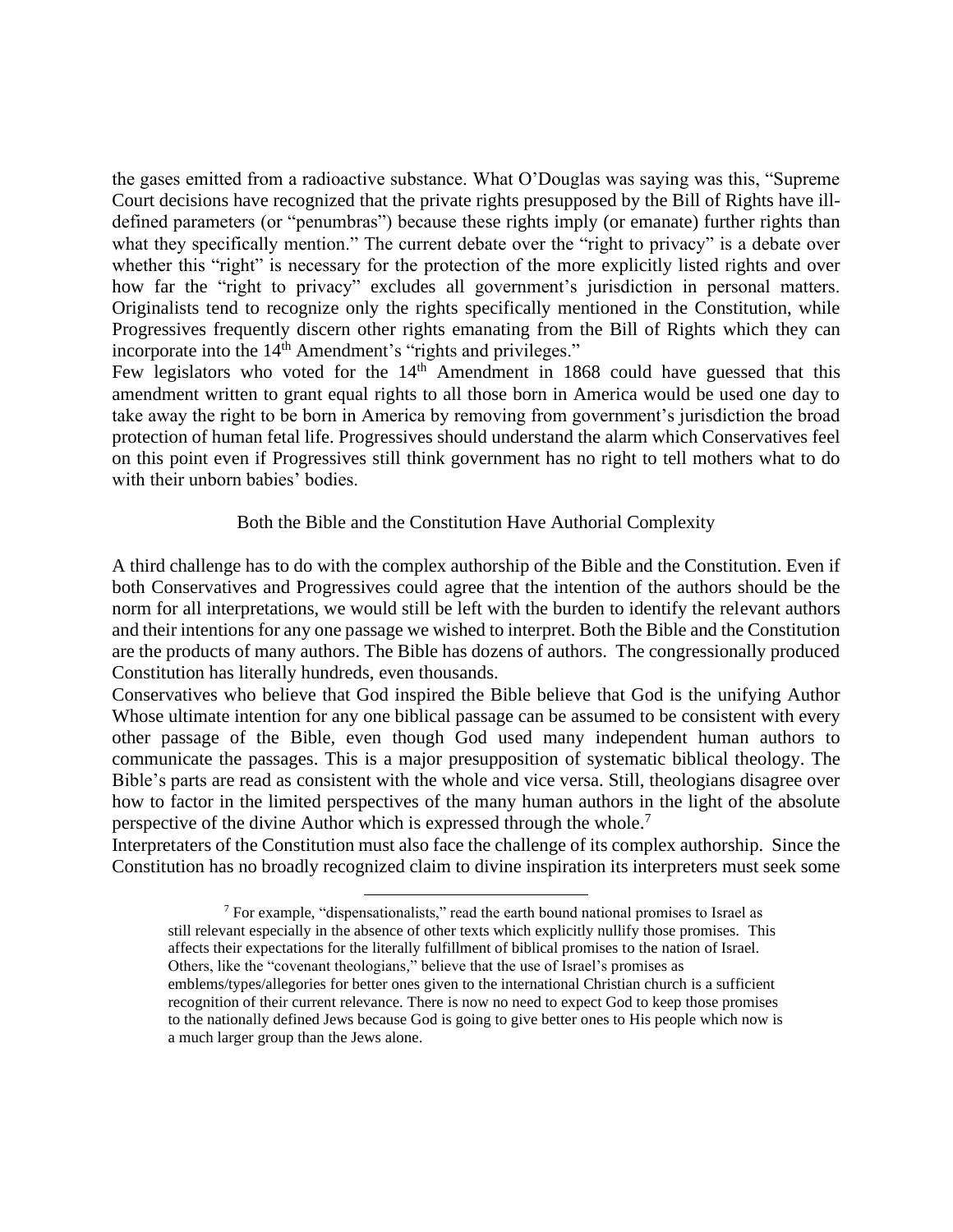other unifying principle. Conservatives often cite the perspectives of the "founders" as that overarching and unifying principle. Even Progressives who want to see in the 1<sup>st</sup> Amendment a legal requirement for the "separation of church and state" will lean on the opinions of Thomas Jefferson who wrote a bill for religious freedom in Virginia or James Madison who drafted the 1st Amendment itself and wrote much elsewhere on religious liberty. <sup>8</sup> However historically and legally relevant the opinions of Jefferson and Madison are on this question their opinions are not exclusively authoritative here. Jefferson was not even part of the Congress that debated, edited, and enacted the  $1<sup>st</sup>$  Amendment. Neither did Madison's draft of the  $1<sup>st</sup>$  Amendment get through Congress without serious revision. The collective voice of the then current Congress is historically the original author of the  $1<sup>st</sup>$  Amendment – as awkward as that fact may be to reckon with. If original intent is the goal, the then current Congress must be seen as the source of the most relevant intention that has a bearing on the 1<sup>st</sup> Amendment's legal meaning. Clearly that Congress did not intend to forbid itself from promoting religious actions or principles. On the same day that Congress enacted the 1<sup>st</sup> Amendment they also charged President Washington to proclaim a day of "public thanksgiving and prayer, to be observed by acknowledging with grateful hearts the many and signal favors of Almighty God." This same Congress appointed chaplains to pray in their daily sessions, voted to pay chaplains for the military, and designated tax monies to educate and to proselytize Indian tribes.<sup>9</sup>

The importance of authorial intention, however, has its critics. In the middle of the last century some began to deny that an author's intention could be adequately discerned by readers and that in any case - the meaning of texts should not be limited to the authors' intentions. <sup>10</sup> A condemnation of what was called the "intentional fallacy" became the basis for many new approaches in interpretation. These innovations were incorporated here and there even by some specialists in reading the Bible and in reading the Constitution. It is beyond the purpose of this brief essay to give a full accounting of the several methods of interpretation that arose to reject the "intentional fallacy." A brief word must do.

Some saw the "locus of meaning" not in the author's intention but in the text itself. Some sought meaning in the aesthetic or literary quality of the text. Structuralism compared each text to a standard narrative structure underlying all texts.<sup>11</sup> Still others believed that an existential encounter

<sup>9</sup> Berg, *State and Religion*, 53.

<sup>10</sup> Among others, William A. Beardsley encouraged this shift in *Literary Criticism of the New Testament* (Philadelphia: Fortress, 1969).

<sup>11</sup> These are defined in Dan O. Via, Jr., "Editor's Forward" in Daniel Patte, *What Is Structural Exegesis*, New Testament Series, ed. Dan O. Via, Jr. (Philadelphia: Fortress, 1976), iii– iv, iv.

<sup>8</sup> Thomas Jefferson's "An Act for Establishing Religious Freedom" (1786) and James Madison's *Memorial and Remonstrance Against Religious Assessments* (1785) .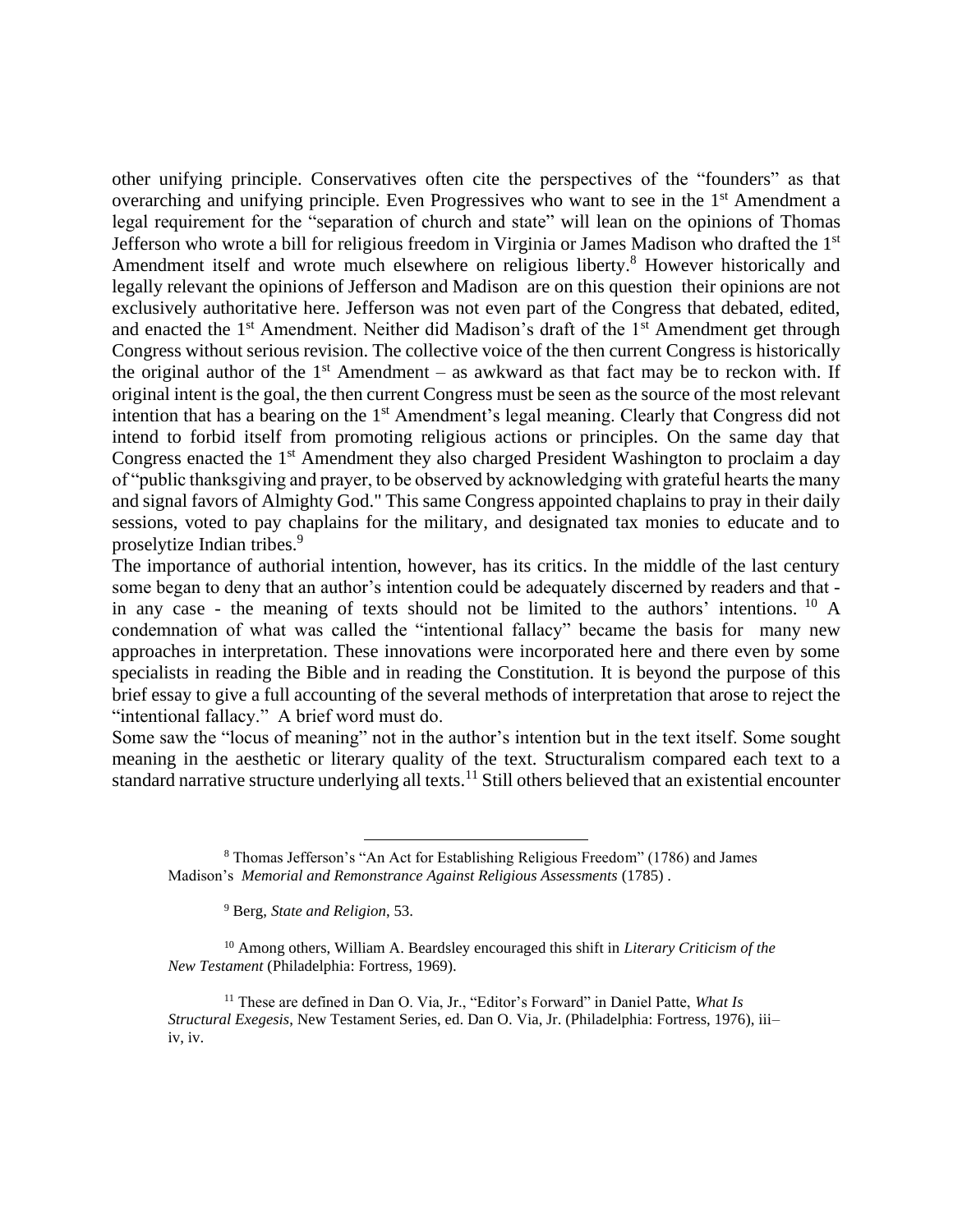with the text is the best goal for reading.<sup>12</sup> With this move, the "locus of meaning" could be seen to be in the reader personally. Others expanded this "reader response" method to consider how texts have historically influenced the reading public at large.<sup>13</sup> Local or community readings were also promoted.<sup>14</sup> Alarmed by an apparent lack of objectivity in written communication, E.D. Hirsch attempted to call readers back to the author's intention with his 1967 book *Validity in Interpretation*. Hirsch argued that meanings are meant – that is, intended by the authors. Readers cannot validly say they have jurisdiction over the meaning of texts which they did not write. According to Hirsch's book, there is a clear distinction between the (author's) *meaning* of a text which is the proper goal of interpretation and the *significance* of a text which is the way readers use or apply that text and is one of the goals of criticism. <sup>15</sup> Conservatives appreciated Hirsch's effort here. Progressives appreciated him more when after decades of reflection Hirsch modified his original conviction and began to blur the distinction between meaning and significance, at least for texts like the Bible and the Constitution which are used as binding authorities on their subjects. And this brings us back to our main subject.

Hirsch's shift in interpretive theory was largely prompted as he reacted against the conservative interpretations of Robert Bork. Hirsch believed that the Constitution should be used to justify legal opinions which Bork believed the original intention of the authors of the Constitution did not endorse or even address. Hirsch received additional support from the biblical interpretations of Augustine of Hippo and from the legal opinions of Supreme Court Justice Thurgood Marshal. Augustine wrote that the interpretations of Moses are correct which put the truth in the best light. Allegory (even allegories unintended by Moses) was one of Augustine's methods for more clearly seeing truth in Moses' texts. Marshall wrote that the Constitution must be interpreted not according to the limited understanding of the people who wrote it but according to the "nature of the objects themselves." Both Augustine and Marshall believed that the good intentions of the authors of the Bible and Constitution would not have pointed these texts toward injustice or theological error when new circumstances would render their original intentions for those texts obsolete. Hirsch's current theory allows commentators to interpret biblical texts in the same way that Thurgood Marshall interpreted the Constitution, not according to the "original intent," but according to "the

<sup>&</sup>lt;sup>12</sup> Dan Otto Via, The Parables: Their Literary and Existential Dimension (Philadelphia: Fortress Press, 1967).

<sup>&</sup>lt;sup>13</sup> "History of Influence," "history of reception," and "effective history" are three attempts to render into English Luz's German *Wirkungsgeschichte.* Ulrich Luz, "Wirkungsgeschichtliche Exegese: Ein programmatischer Arbeitsbericht mit Beispielen aus der Bergpredigtexegese." *BTZ* 2 (1985): 18–32; Ulrich Luz, "A Response to Emerson B. Powery," *JPT* 14 (1999): 19-26, here 19-20; Ulrich Luz, *Matthew in History: Interpretation, Influence and Effect* (Minneapolis: Fortress, 1994).

<sup>14</sup> These gained perspective from the broader literary work of Stanley Fish, *Is There a Text in this Class* (Harvard, 1980).

<sup>15</sup> E. D. Hirsch, Jr., *Validity in Interpretation* (New Haven: Yale, 1967).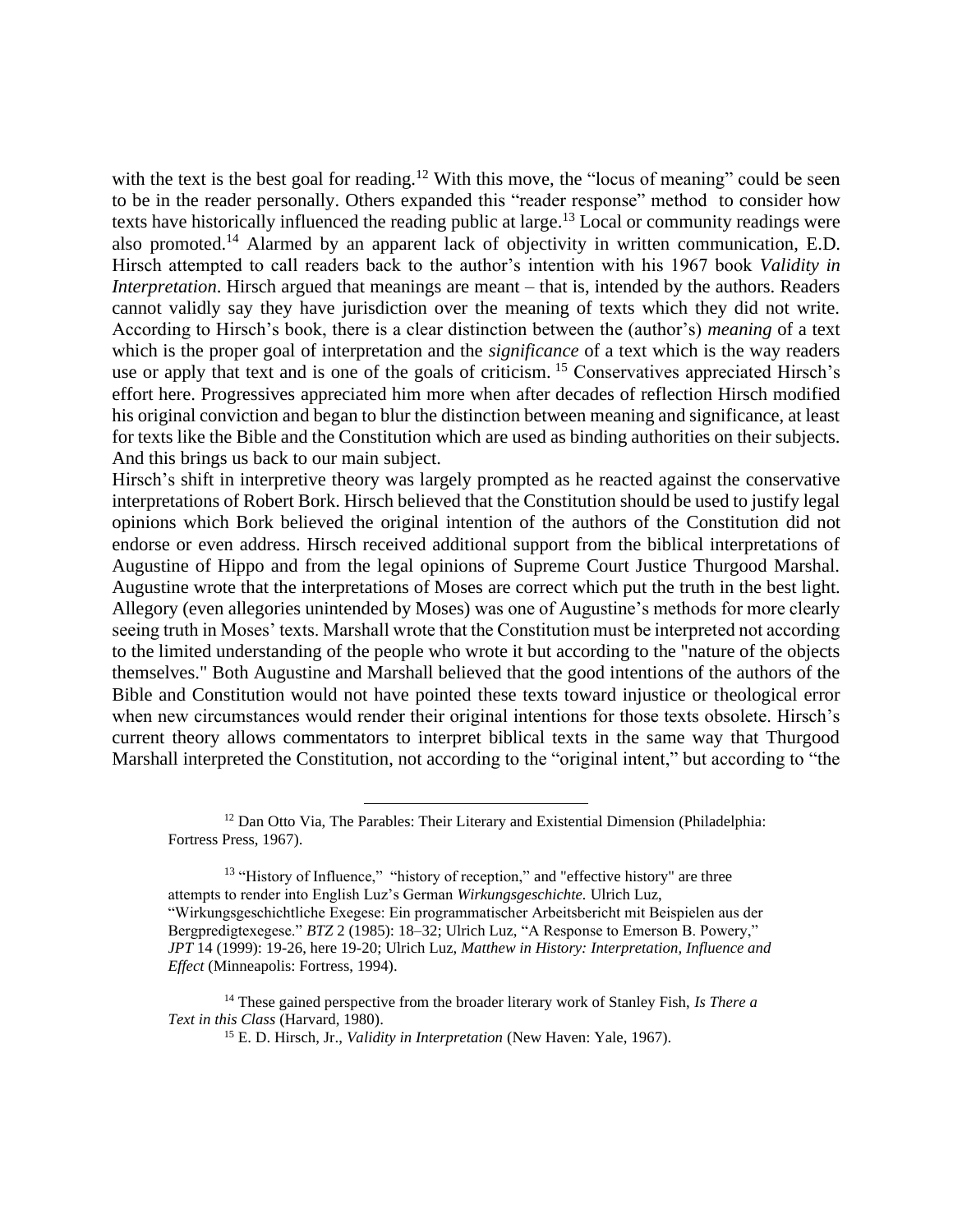nature of the objects themselves."<sup>16</sup> This method allows the Constitutional prohibition against "cruel and unusual punishments" which originally allowed public floggings to be used now to prohibit floggings even though that specific prohibition was not the original intention.<sup>17</sup> Since most people today would say that flogging is a "cruel and unusual punishment" we should prohibit it – even though flogging was not considered so cruel or unusual in 1789 when the Bill of Rights was first written.

## Both the Bible and the Constitution Are Read in the Light of Assimilated Doctrines

Finally, a word must be said about the way interpretations once settled have a way of framing future interpretive questions. Well-crafted doctrinal statements stand in the Christian tradition as the corporate efforts of Christians to summarize the Bible's teaching on important doctrines. Some doctrines find explicit and concise support in key biblical texts. That God is the "Creator" is one such doctrine (Genesis 1:1). Other doctrines are assimilated from Bible passages which are not at first glance easily reconciled to each other. These doctrines are usually the product of deep thought, much discussion, and an effort to accommodate some differences of opinion which still divide the most exacting of scholars. The doctrine of the Trinity is such a doctrine. Once the wording for these doctrines, however, is generally adopted, the doctrines become guides and standards for future biblical interpretations. This process is very similar to the way that judges rely on the earlier decisions of their judicial predecessors – what legal theorists call "common law." At the level of the Supreme Court, the policies which the Court has synthetically assimilated from the Constitution are even called "doctrines." Of course, Justices do not all agree on these "doctrines" any more than all denominations accept the same exact definitions for each Christian doctrine. Constitutional doctrines are nevertheless cited in legal decisions as the guiding principles by which new applications of the law must be made. The aforementioned "right to bear arms," "freedom of religion," and the "right to privacy" are such doctrines, variously accepted or defined as they are.

## **Summary and Suggestion**

The Bible and the Constitution have produced similar methods of interpretation because they have much in common. They are both accepted as **authoritative**. Both contain **archaic** expressions that can make interpretation difficult. Both are **accumulated texts** and have led the more recent readers of the fuller editions to read the earlier and shorter editions in ways that the original readers did

<sup>&</sup>lt;sup>16</sup> E. D. Hirsch, "Transhistorical Intentions and the Persistence of Allegory," New Literary History 25 (1994): 549–68.

<sup>&</sup>lt;sup>17</sup> Thurgood Marshall made this case in Furman V. Georgia 408 U.S. 238 (1972).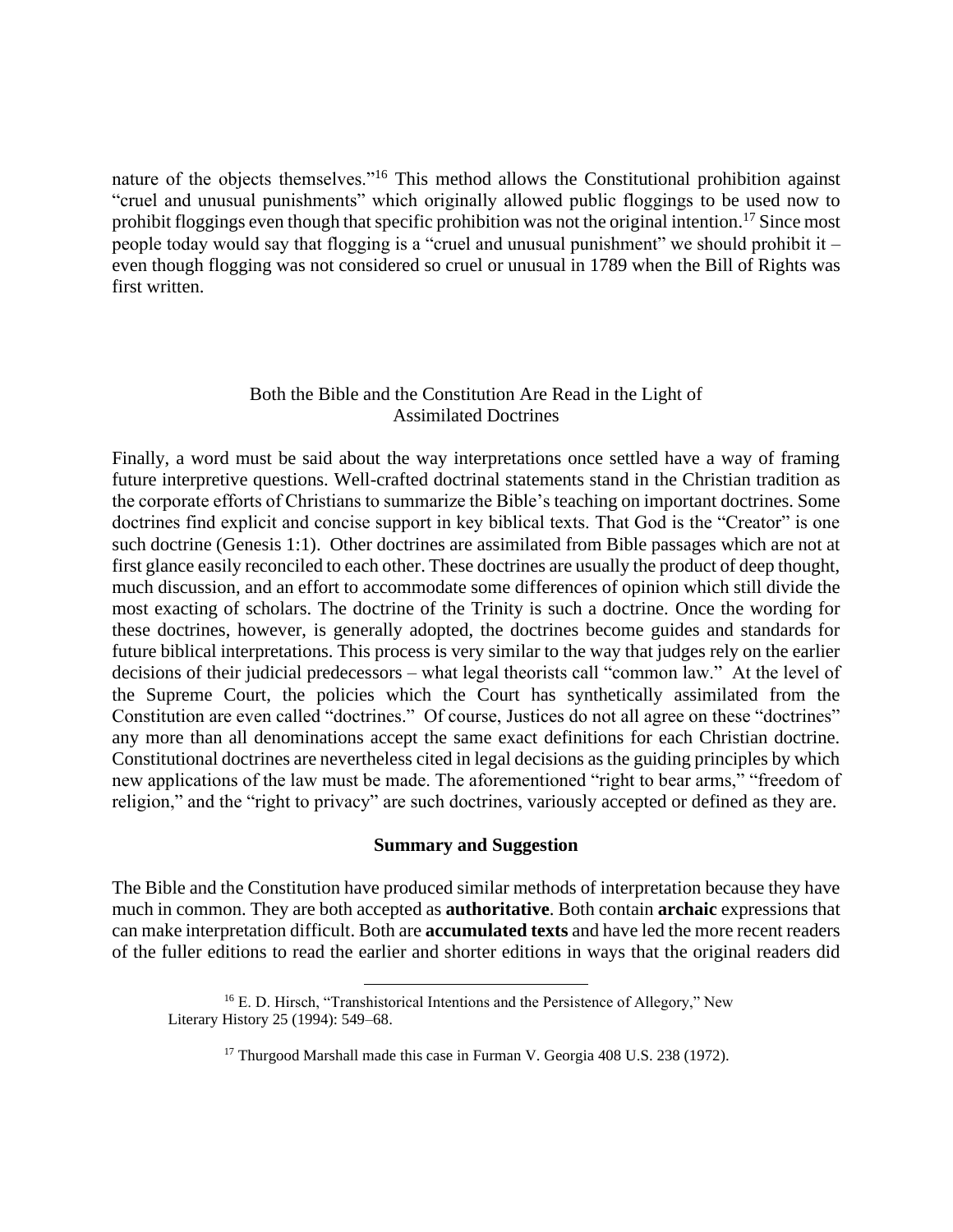not read them. Both have an **authorial complexity** which forces readers to ask which author's voice should be heard in this or that text. Readers also must ask whether or not the readers' own insights may be considered relevant as the readers draw inferences from passages which the original authors of those several passages did not as yet see (exa. the habit for Christians to see the "Trinity" in Old Testament passages). Finally, both documents have produced **assimilated doctrines** which guide readers in applying the Bible or the Constitution to new questions.

Since many religious Conservatives have for a long time been reading the Bible with a high level of subtlety, Progressives must not write them all off as unenlightened literalists whose archaic political opinions arise from an inability to grasp the finer points of Constitutional interpretation. Neither should Conservatives accuse all Progressives of attempting to undermine the founding document of our federal government. Only the more radical Progressives hope to subvert or replace the Constitution with something else. Most Progressives are seldom guilty of interpreting the Constitution with methods that are not already broadly used by the Religious Right when they interpret their Bibles – a book which Conservatives confessedly hold with much more esteem than either political faction holds the Constitution.

A more essential difference between religious Conservatives and secular Progressives has to with something other than their relative aptitudes for interpretive abstractions. A clearer distinction between the two schools of thought has to do with their distinct definitions for the concepts of moral truth and authority. Conservatives are so called because they tend to favor not only long standing values but also more of the policies that have historically been distilled from those values. It is true, however, that some Conservatives may so confuse the values with the policies that they think to change a policy is to challenge the value. Evidence of this can be seen when some extremists argue that the Constitutional "right to bear arms" should guarantee to citizens today the right to carry any modern weaponry no matter how disruptive to civil order such a guarantee could be. Moderate Progressives are so called because they hope to make progress by crafting new and better policies that apply the original values to changing times. Of course, radical Progressives believe the only way to make progress is by exchanging not only the policies but the very values themselves with something they think is better. This radical wing of the faction may very well attempt to subvert the intention of the Constitution with creative "interpretations" covertly designed to undermine the values once held by all the relevant voices that helped shape that law. The extremists in both factions may never find common ground, but there is hope for those closer to the middle. The first step to real progress in debate is the mapping out of common ground. That is the only foundation upon which both sides may build together. If the Constitution is still supposed to express the voice of "We the People of the United States" then we must get busy working together to ask and answer the following the questions:

"What are truly the values presupposed by the Constitution?

"Should we overturn any of these through new Amendments?

"What policies are enacted by the Constitution that need to be preserved?

"What policies enacted by the Constitution need to be replaced?